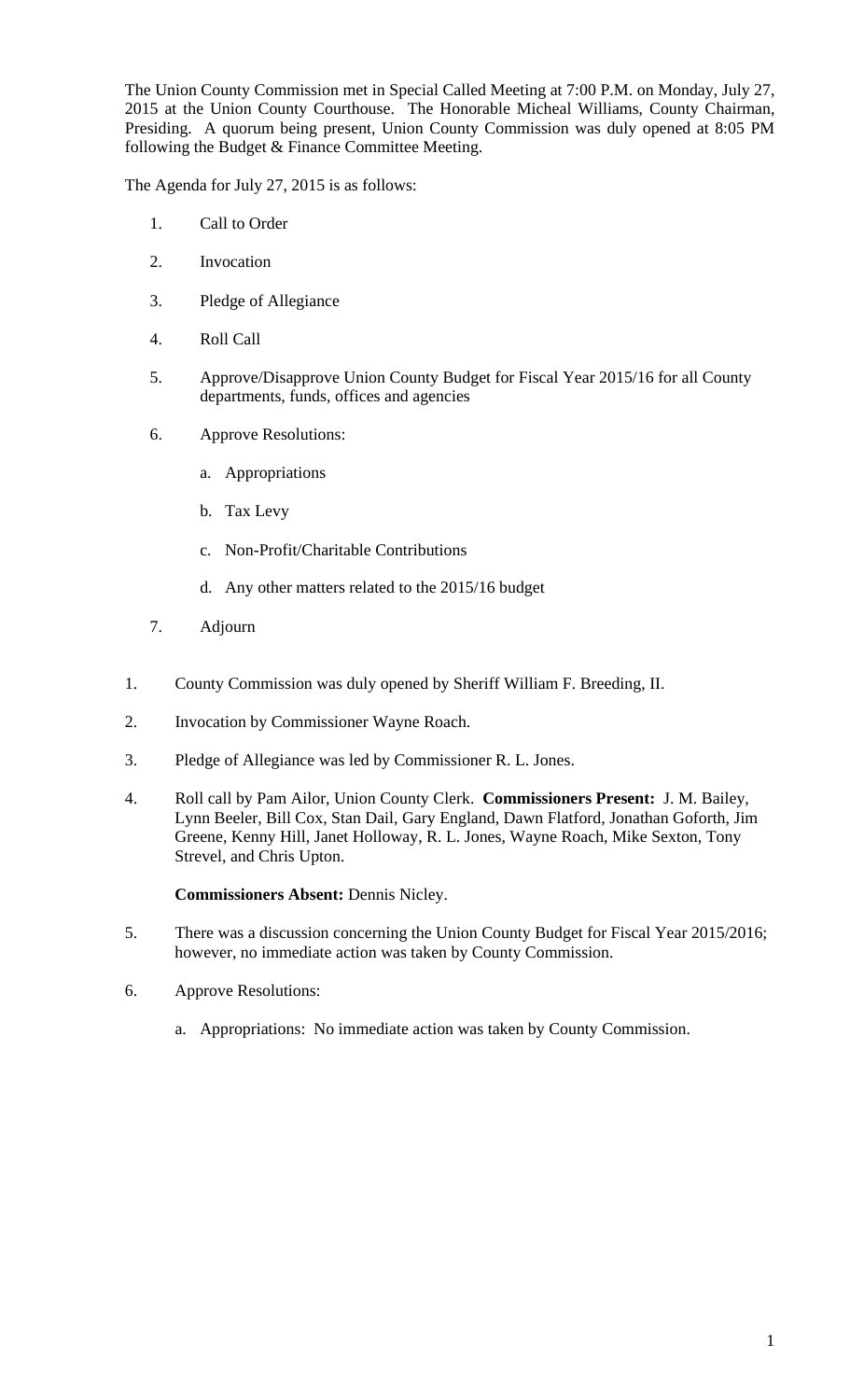#### RESOLUTION # 01 07-27-2015

## BEFORE THE COUNTY LEGISLATIVE BODY FOR UNION COUNTY, TENNESSEE

### RESOLUTION FIXING THE TAX LEVY IN UNION COUNTY

#### FOR THE FISCAL YEAR BEGINNING JULY 1, 2015

SECTION 1. BE IT RESOLVED, by the county legislative body of Union County, Tennessee, assembled in special called meeting on this 27<sup>th</sup> day of July, 2015 that the combined property tax rate for Union County, Tennessee for the fiscal year beginning July 1, 2015, shall be \$2.17 on each \$100.00 of taxable property, which is to provide revenue for each of the following funds and otherwise conform to the following levies:

| Fund                        | Rate  |
|-----------------------------|-------|
| General                     | .92   |
| Ambulance                   | 0.135 |
| <b>Highway/Public Works</b> | 0.09  |
| General Purpose School      | 0.75  |
| <b>General Debt Service</b> | 0.21  |
| <b>Capital Projects</b>     | .065  |
| Total                       | 2.17  |

SECTION 2. BE IT FURTHER RESOLVED, that all resolutions of the county legislative body of Union County, Tennessee, which are in conflict with this resolution are hereby repealed.

SECTION 3. BE IT FURTHER RESOLVED, that this Resolution take effect from and after its passage, the public welfare requiring it. This resolution shall be spread upon the minutes of the county legislative body.

Motion by: J. M. Bailey , Seconded by: **Janet Holloway** 

Those voting in the affirmative: J. M. Bailey, Stan Dail, Gary England, Dawn Flatford, Jonathan Goforth, Janet

Holloway, R. L. Jones, Wayne Roach, and Chris Upton.

Those voting no: Lynn Beeler, Bill Cox, Jim Greene, Kenny Hill, Mike Sexton, and Tony Strevel.

Those passing: None

COUNTY **TENNESSEE TEST:** COUNTY

**Passed th** ls 27th day of July, 2015. CIAL SEAL OF **UNION** 

CLER

aller

when William Chairman-County Mayor

County Clerk

A Motion was made by J. M. Bailey and Seconded by Janet Holloway to approve Resolution No 01 07-27-2015 fixing the Tax Levy in Union County, Tennessee as presented.

County Chairman, Micheal Williams called for a Roll Call Vote. Commissioners Voting For: J. M. Bailey, Stan Dail, Gary England, Dawn Flatford, Jonathan Goforth, Janet Holloway, R. L. Jones, Wayne Roach, and Chris Upton. Commissioners Voting Against: Lynn Beeler, Bill Cox, Jim Greene, Kenny Hill, Mike Sexton, and Tony Strevel. Commissioners Passing: None. **Motion Carried.**